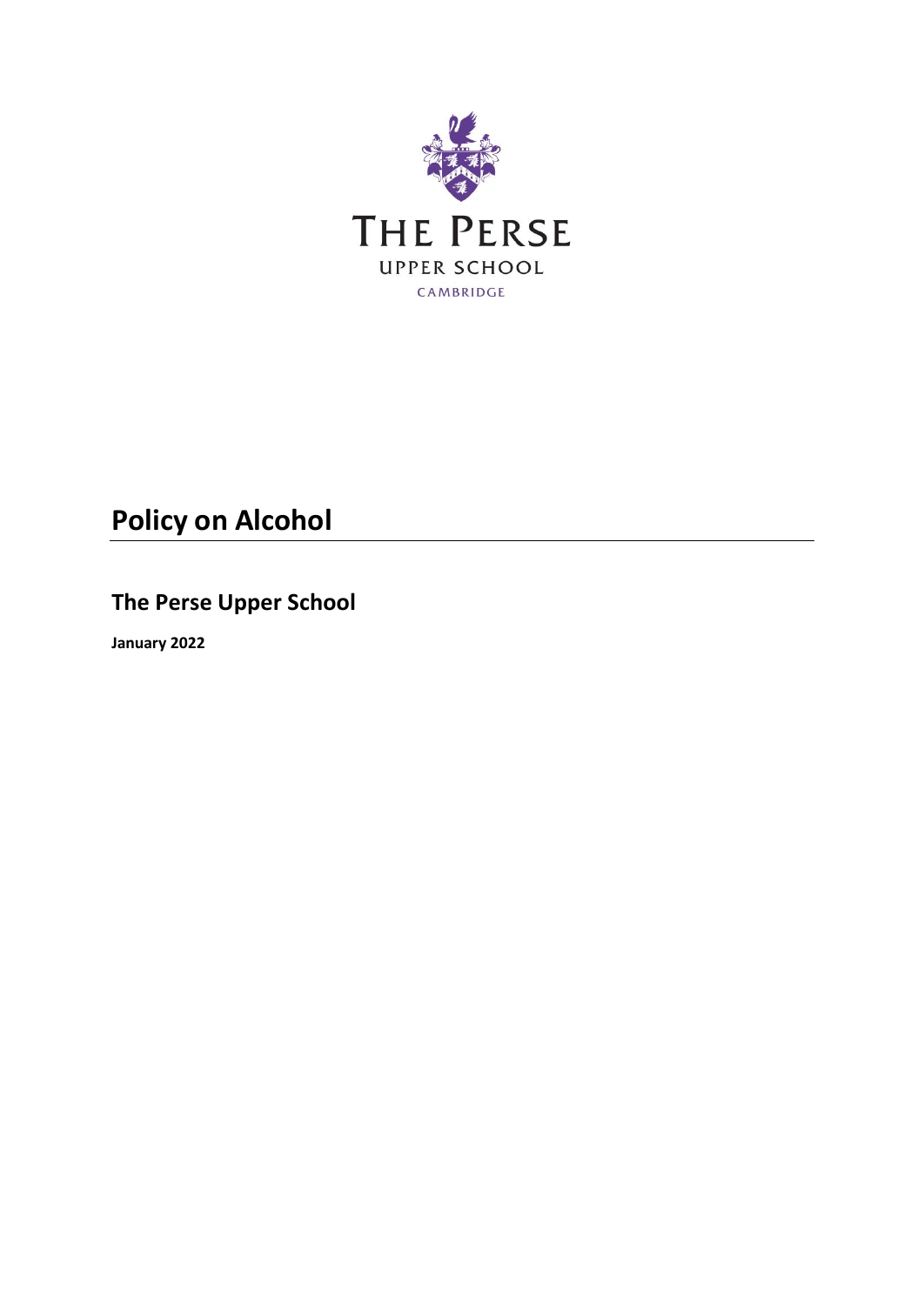### **Contents**

| $\mathbf{1}$ .  | Scope |
|-----------------|-------|
| 2.              |       |
| 3.              |       |
|                 |       |
| 4.              |       |
| 5.              |       |
| 6.              |       |
| 7 <sub>1</sub>  |       |
| 8.              |       |
| 9.              |       |
| 10 <sub>1</sub> |       |
| 11.             |       |
| 12.             |       |
| 13.             |       |
| 14              |       |
| 15.             |       |
| 16.             |       |
| 17 <sub>1</sub> |       |
| 18.             |       |
| 19.             |       |
| 20.             |       |
| 21.             |       |
| 22.             |       |
| 23.             |       |
| 24.             |       |
| 25.             |       |
| 26.             |       |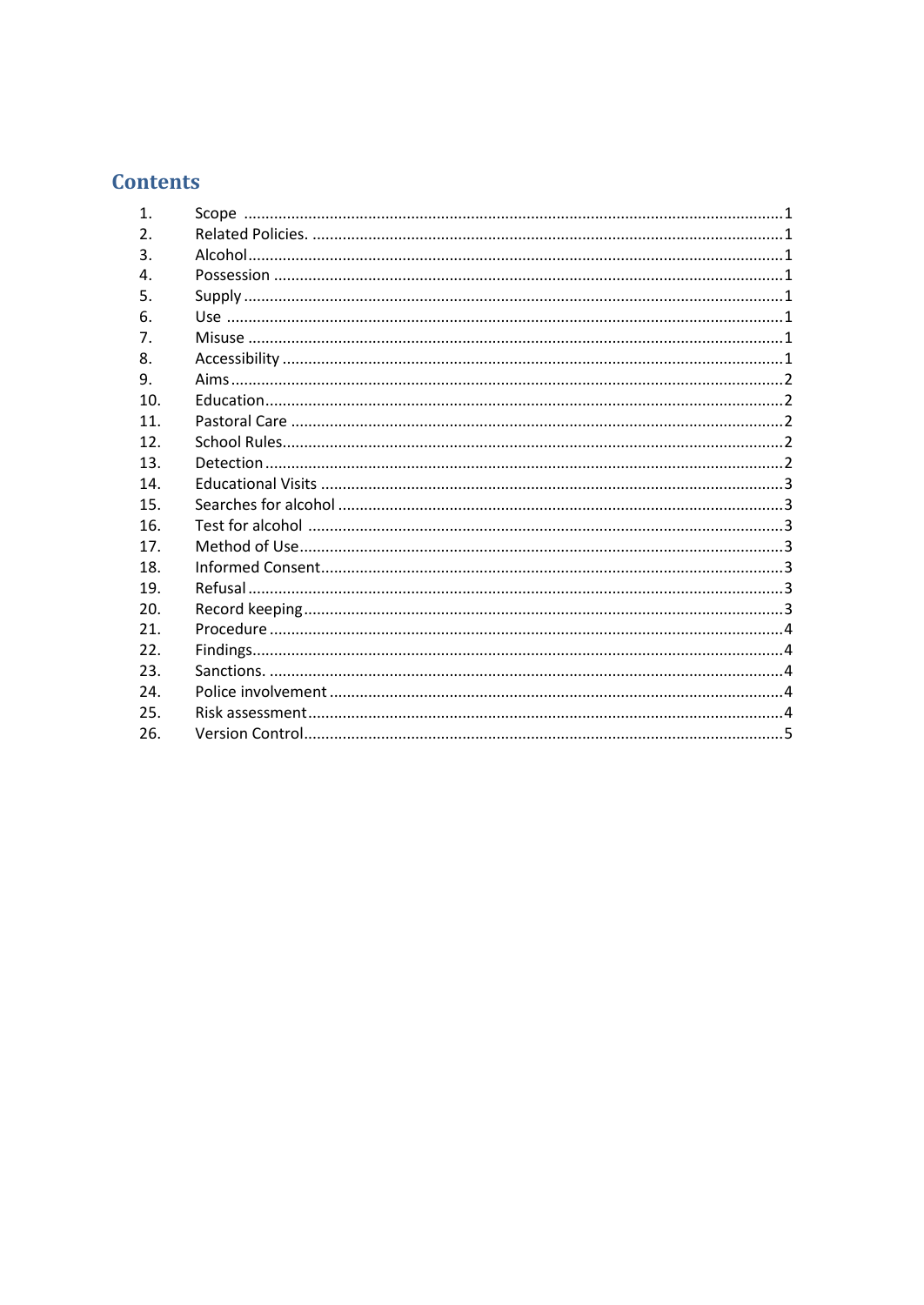#### **Introduction**

<span id="page-2-0"></span>**1.** *Scope:* This policy has been authorised by the Governors and is available to parents and pupils on request. The policy relates to possession and consumption or supply of alcohol and applies to all pupils at The Perse Upper School irrespective of their age. The procedures and sanctions may be adapted as appropriate to meet the policy aims and the circumstances of each case. Certain of the procedures can only be carried out during term time.

This policy applies to all pupils at the Perse Upper School (the School) and at all times when a pupil is:

- a) In or at school;
- b) Representing the School or wearing School uniform;
- c) Travelling to or from school;
- d) On School-organised trips; or
- e) Associated with the School at any time.

This policy shall also apply to pupils at all times and places in circumstances where failing to apply this policy may:

- a) Affect the health, safety or wellbeing of a member of the School community or a member of the public
- b) Have repercussions for the orderly running of the School; or
- c) Bring the School into disrepute.
- <span id="page-2-1"></span>**2.** *Related Policies:* The School has a *Behaviour and Discipline Policy*. It also has a *Searching Pupils and Retention and Disposal of Confiscated Items Policy* which contains details of the School's powers to search. Copies of these policies are available to parents in the *Whole School Information: Policies* section of PersePost.
- <span id="page-2-2"></span>**3.** *Alcohol* means intoxicating liquor of all descriptions.
- <span id="page-2-3"></span>**4.** *Possession* means any items over which the pupil has or appears to have control – this includes clothing, desks, lockers and bags.
- <span id="page-2-4"></span>**5.** *Supply* means providing or sharing (whether or not for money or other consideration) or facilitation of supply, eg sale, exchange or sharing. It also includes the promotion / advertising of supply.
- <span id="page-2-5"></span>**6.** *Use* means the taking / consumption.
- <span id="page-2-6"></span>**7.** *Misuse* means the unauthorised taking / consumption of alcohol, through which harm could occur and / or is in breach of the School rules and / or the law.
- **8.** *Biological Sample* means a sample of breath, saliva or urine (as appropriate) provided by a pupil in accordance with the procedures set out in this policy.
- <span id="page-2-7"></span>**9.** *Accessibility:* This policy can be made available in large print or other accessible format if required.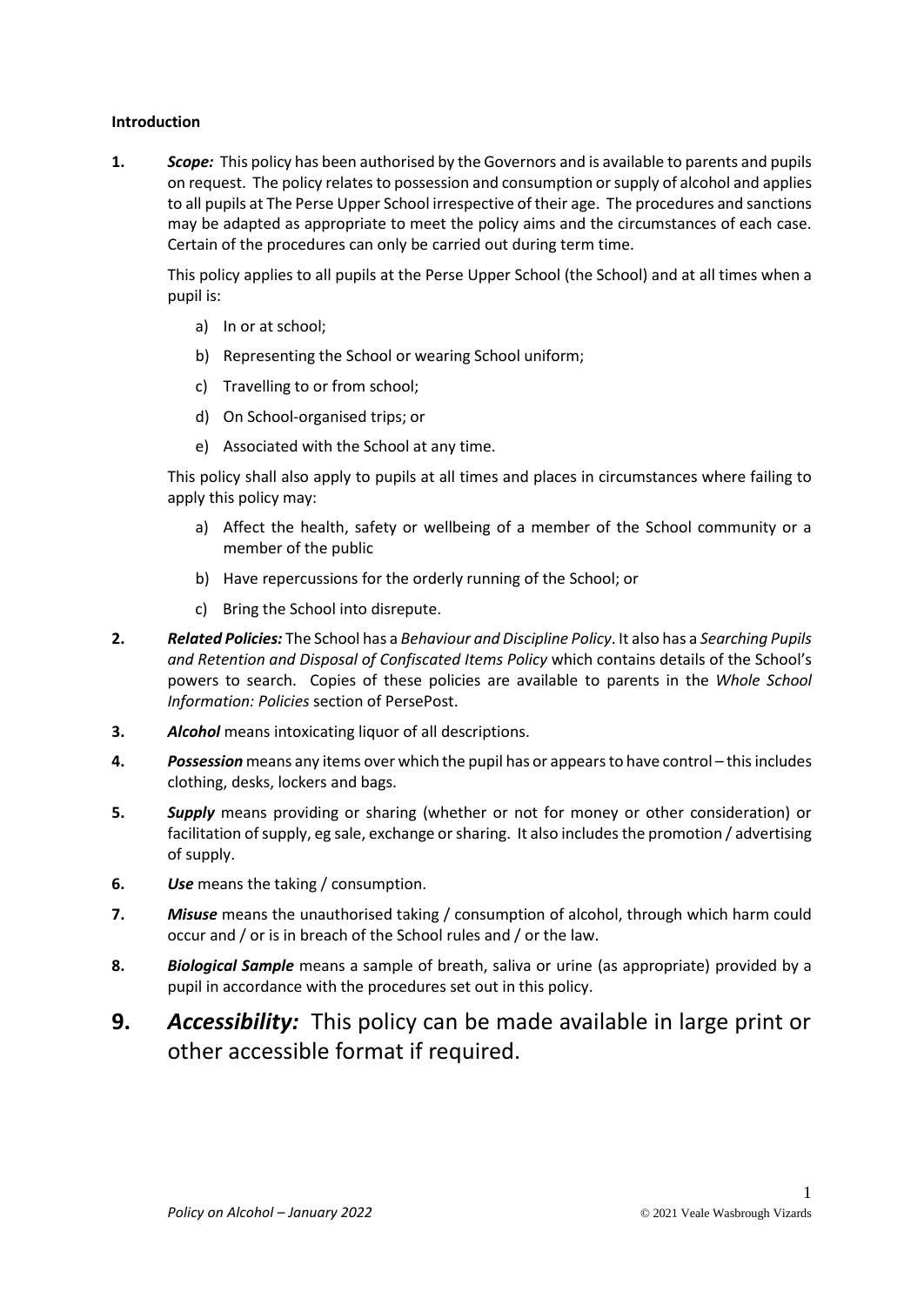#### **Policy**

-

- <span id="page-3-0"></span>**10.** *Aims:* The central aims of this policy are:
	- 10.1. To promote safety and welfare.
	- 10.2. To promote a mature and moderate approach to the use of alcohol and to emphasise a healthy lifestyle and good physical and mental health.
	- 10.3. To reduce the risk of alcohol-induced misconduct.

This policy will be implemented by means of education, pastoral care, school rules, detection of unauthorised use of alcohol, and a sanctions policy.

- <span id="page-3-1"></span>**11.** *Education:* The School educates pupils to understand the effect and risks associated with alcohol, in relation to their health and well-being and the law. The School educates by means of personal social & health education, assemblies and through the tutorial programme.
- <span id="page-3-2"></span>**12.** *Pastoral Care:* The School encourages pupils to discuss any anxieties they may have about use of alcohol with a member of staff or other professional. Matters brought into counselling by a pupil or their parents, in circumstances which are genuine, will be "ring-fenced" from disciplinary sanctions or adverse report, but a pupil who contravenes this policy may face disciplinary sanctions in accordance with the School's *Behaviour and Discipline Policy*.

The School is alert to the potential need for early help for a child who misuses alcohol. A member of staff who has any concerns about a pupil's welfare, or who considers that a pupil may benefit from early help, should report this to the Designated Safeguarding Lead in accordance with the School's *Safeguarding and Child Protection Policy*.

- <span id="page-3-3"></span>**13.** *School Rules:* The School rules forbid a pupil from:
	- 13.1. Bringing alcohol onto school premises<sup>1</sup> or being in unsupervised possession of alcohol while on school premises or in the care of the School.
	- 13.2. Consuming alcohol during the school day or when in the care of the School, whether on or off school premises<sup>2</sup>.
	- 13.3. Obtaining alcohol for or supplying alcohol to another pupil during the school day or when either is in the care of the School.
	- 13.4. Being impaired by alcohol while on school premises or in the care of the School.
	- 13.5. Bringing the School into disrepute for any reason associated with alcohol, whether or not the pupil is in the care of the School at the time.
- <span id="page-3-4"></span>**14.** *Detection:* Every complaint, allegation or rumour or observation of pupil behaviour in relation to alcohol will be followed up and investigated in accordance with this policy and the procedures set out in the School's *Behaviour and Discipline Policy*. A pupil may be asked to give a biological sample in accordance with the procedures set out below.

 $<sup>1</sup>$  There is an exception to this rule when alcohol is being brought into school as a gift for a member of</sup> staff, or as a contribution to an approved School event, e.g. a Parents' Association raffle.

<sup>&</sup>lt;sup>2</sup> There is an exception to this rule for members of the Sixth Form (who are over 18) who are permitted to consume alcohol in moderation, when accompanied by a parent, at the leavers' event or other events on School premises and where permission has been specifically granted by the School. Soft drink alternatives will always be available. Staff are permitted to drink alcohol on such occasions but this must be in moderation and in line with expected professional standards.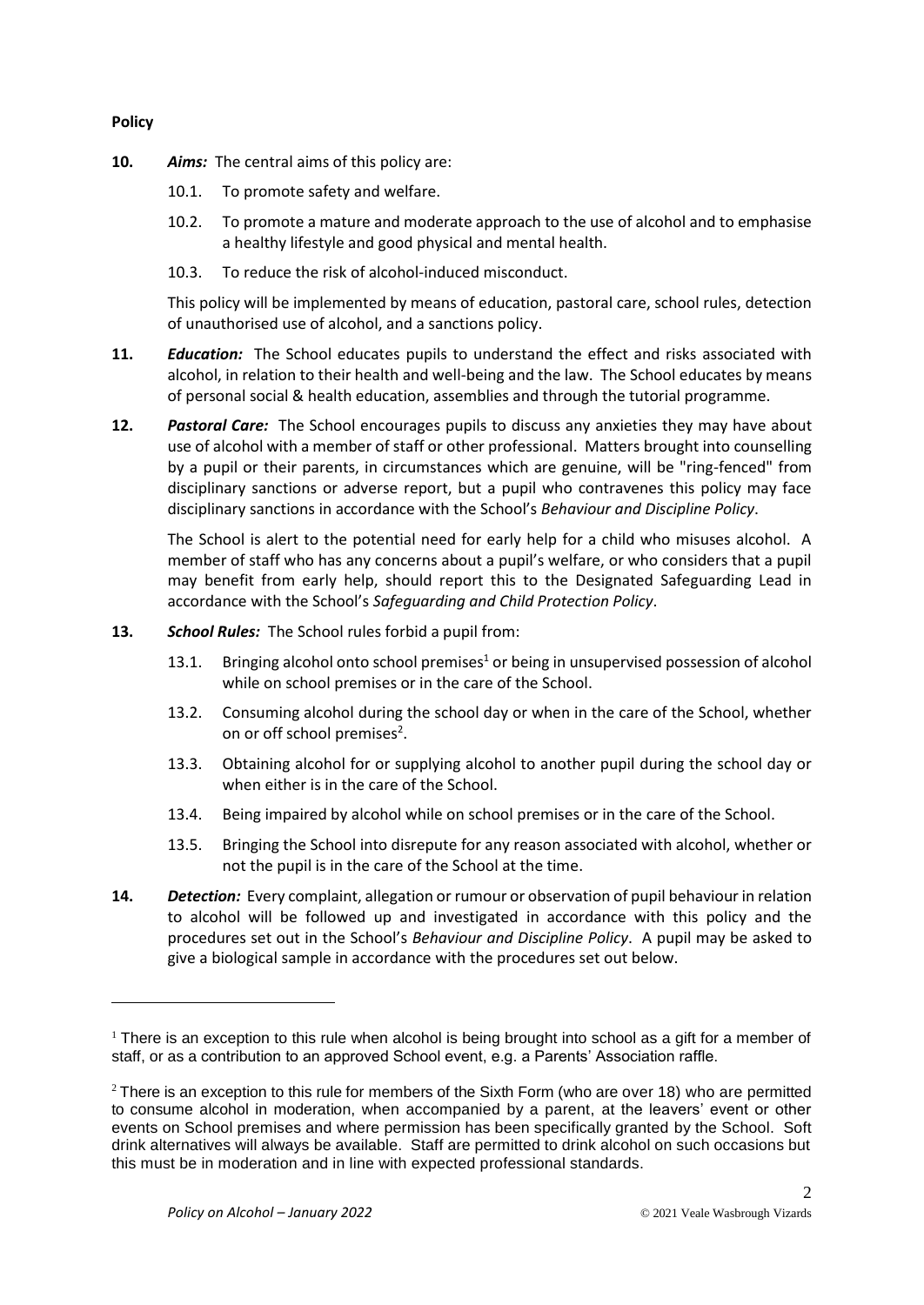- <span id="page-4-0"></span>**15.** *Educational Visits:* The consumption of alcohol by pupils on all educational visits is absolutely forbidden whatever their age.
- <span id="page-4-1"></span>**16.** *Searches for alcohol:* School staff can search a pupil for alcohol with their consent. The member of staff will consider the pupil's age and other factors when determining whether the pupil is capable of giving their consent. A pupil may be searched without their consent for alcohol in accordance with the School's *Searching Pupils and Retention and Disposal of Confiscated Items Policy*.

#### **Testing for alcohol**

- <span id="page-4-2"></span>**17.** *Test for alcohol:* A pupil suspected of unauthorised consumption of alcohol may be asked to give a biological sample which will be tested with a testing product approved by the School and suitable for the purpose of testing for the presence, or otherwise, of alcohol. The reason for this policy is:
	- 17.1. To deter breaches of school discipline.
	- 17.2. To encourage pupils to be truthful when under suspicion.
	- 17.3. To absolve those who have been wrongly suspected.
	- 17.4. To maintain the safety of all members of the School community.

Reason to suspect alcohol consumption may arise as a result of information or a complaint received or because of a pupil's behaviour or demeanour. Pupil welfare and safety should be the primary concern of staff. Any pupil suspected of being under the influence of alcohol must be kept safe and supervised.

- <span id="page-4-3"></span>**18.** *Method of Use:* The test will be conducted in accordance with the manufacturer's guidelines provided with the testing kit. Only members of staff who have been authorised will administer the biological sample testing kit. In general, authorised staff will a member of the Senior Management Team. Another member of staff will be present to witness the test. All due care will be taken to respect the pupil's privacy and human rights.
- <span id="page-4-4"></span>**19.** *Informed Consent:* The relevant consent to a test for alcohol is that of the pupil rather than the parent(s) provided the pupil is of sufficient maturity and understanding and gives their informed consent in writing. Where a pupil is not deemed to have sufficient maturity or understanding or to be fit to give informed consent themselves, then consent will be sought from a parent.

The member of staff leading the investigation will determine whether or not the pupil is able to provide their consent and may request the additional opinion of the School Nurse.

Reasonable endeavours will be made, before a biological sample is taken, to notify a parent, guardian or education guardian of the requirement for a biological sample and the reasons for that requirement.

- <span id="page-4-5"></span>**20.** *Refusal:* If a pupil refuses to provide a biological sample they will be asked to say why they have refused. Where a pupil is of sufficient maturity, the School will be entitled to draw appropriate inferences from the pupil's response and general demeanour. If a parent's consent is required and they refuse to consent to their child providing a biological sample, or their child refuses to cooperate in spite of Parental consent being given, the School may only draw appropriate inferences from the pupil's general demeanour.
- <span id="page-4-6"></span>**21.** *Record keeping:* A written record will be kept when a pupil is asked to take a test and its outcome will also be recorded. The outcome of the test, whether positive or negative, will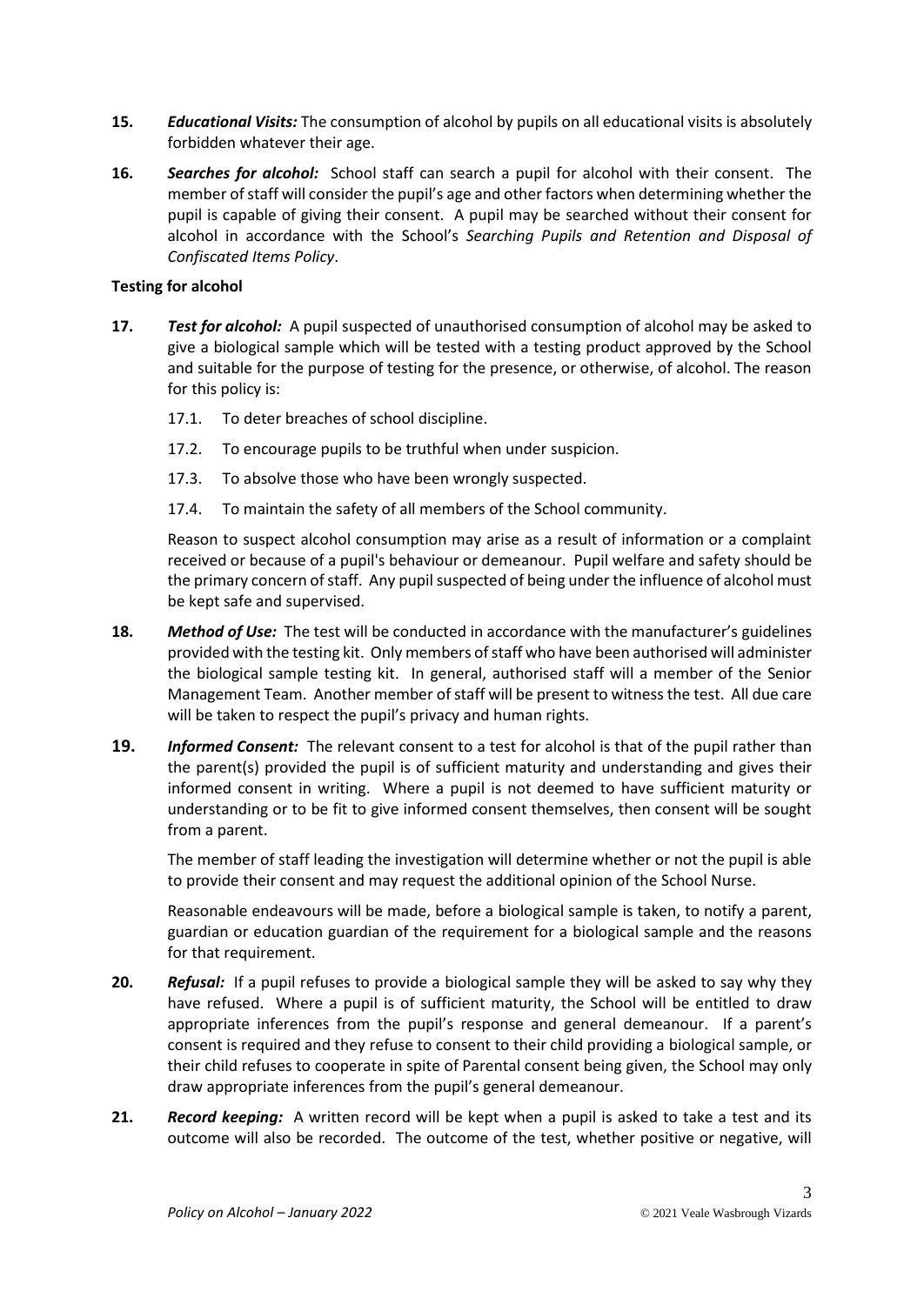not form part of the pupil's permanent medical record. Records of negative tests will be removed after 12 months and records of positive tests will be removed after 24 months.

All records created in accordance with this policy are managed in accordance with the School's *Records Management Policy* and *Records Retention Schedule*. Sensitive personal information about pupils is disclosed only on a "need to know" basis with careful attention to pupils' rights and needs.

The information created in connection with this policy may contain personal data. The School's use of personal data will be in accordance with data protection law. The School has published privacy notices on its website which explain how the School will use personal data. The School's approach to data protection compliance is set out in the School's data protection policies and procedures. This includes the School's *Data Protection Policy for Staff, Governors and Volunteers* and I*nformation Security* and *Sharing Data Guidance* which are both contained in the *Data Protection and Information Security Handbook*.

#### **Subsequent action**

- <span id="page-5-0"></span>**22.** *Procedure:* The School may treat a positive test, although not infallible, as evidence that the pupil has consumed alcohol.
- <span id="page-5-1"></span>*23. Findings:* If the findings of an investigation support the allegation, complaint, rumour or observation of pupil behaviour concerning alcohol, a disciplinary meeting will be held in accordance with the School's *Behaviour and Discipline Policy* and reasonable attempts will be made to notify the pupil and a parent.
- <span id="page-5-2"></span>**24.** *Sanctions:* Where it is concluded that a pupil has breached any of the School rules set out in this policy, the Head may apply any sanction which is appropriate and proportionate to the breach in accordance with the *School's Behaviour and Discipline Policy*. For a minor breach of this policy, the normal sanction is detention. For a serious breach or persistent minor breaches, a pupil may be excluded or permanently excluded from the School.
- <span id="page-5-3"></span>**25.** *Police involvement:* The School must notify the police and / or relevant agencies of actual or alleged criminal activity.

If the School suspects that a criminal offence has taken place in relation to the possession, use or supply of alcohol, then consideration will be given to reporting this to the police and the relevant local authority.

The School will retain, dispose of or destroy any alcohol seized.

<span id="page-5-4"></span>**26.** *Risk assessment:* Where a concern about a pupil's welfare is identified, the risks to that pupil's welfare will be assessed and appropriate action will be taken to reduce the risks identified.

The format of risk assessment may vary and may be included as part of the School's overall response to a welfare issue, including the use of individual pupil welfare plans (such as behaviour, healthcare and education plans, as appropriate). Regardless of the form used, the School's approach to promoting pupil welfare will be systematic and pupil focused.

The Head has overall responsibility for ensuring that matters which affect pupil welfare are adequately risk assessed and for ensuring that the relevant findings are implemented, monitored and evaluated.

Day to day responsibility to carry out risk assessments under this policy will be delegated to the Deputy Head (pupil development and welfare) who has been properly trained in, and tasked with, carrying out the particular assessment.